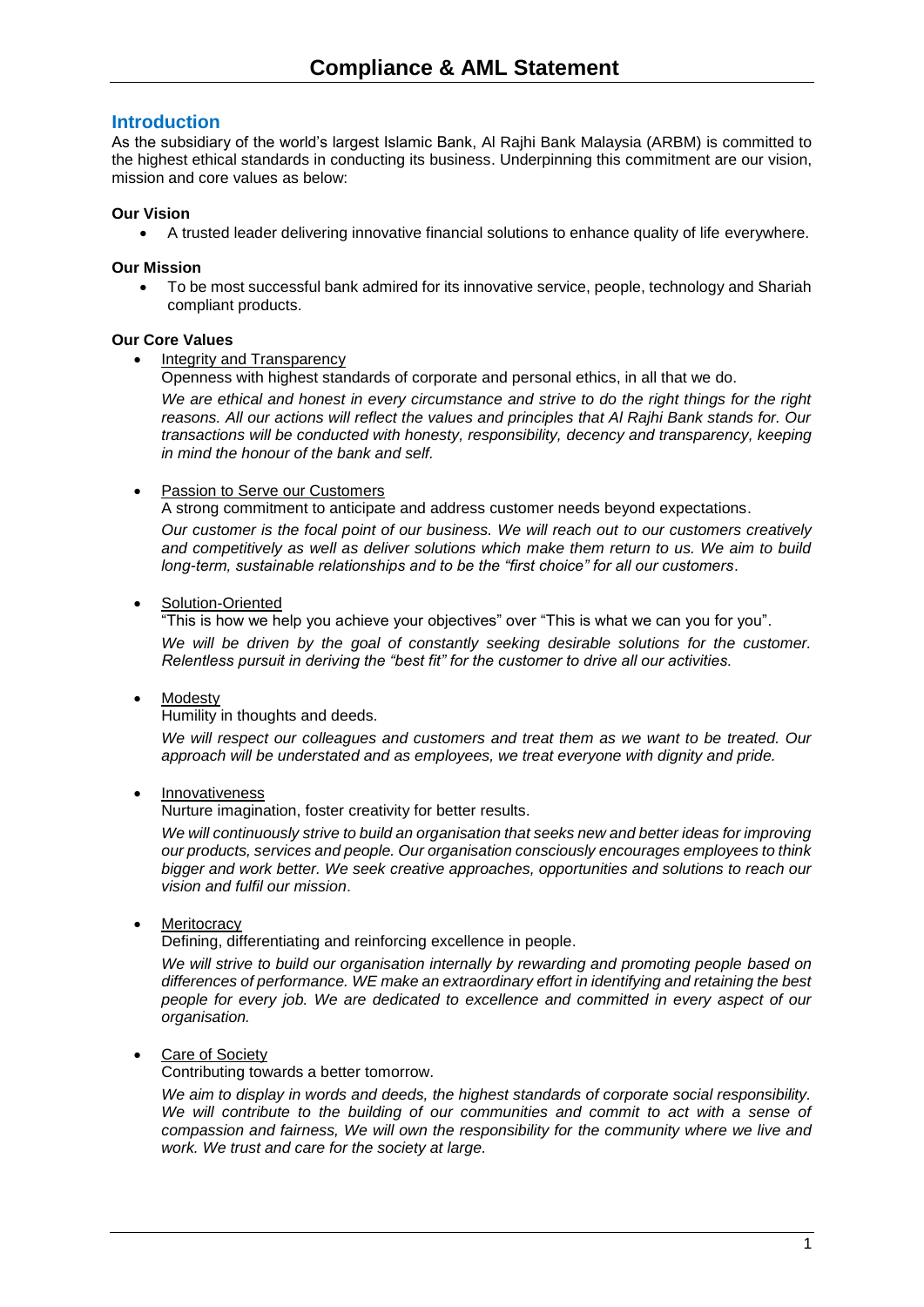These values guide ARBM ("the Bank") in how we conduct our business and provide direction on how to deliver superior customer service and long-term shareholder returns within the context of ethics, rules and regulations that we operate in.

# **ARBM's Overarching Compliance Design**



**Figure 1: Compliance Design**

As can be seen in Figure 1, the Shariah principles form the foundation on how the Bank operates in the financial services sector. The Shariah principles and our core values govern all our actions, how we treat our customers and stakeholders and how we add value to the society. These values shape our compliance design where compliance in the Bank involves more than merely adhering to regulatory requirements and accepted standards of compliance but also espouses *integrity* and personal ethics as a way of life.

As an Islamic Bank, trust forms the basis of all that we say and do. Trust is earned when customers and stakeholders are assured that the Bank treats them fairly and is transparent in all its dealings and discloses all necessary information for informed decision-making. Thus, there is no greater priority for the Bank than the ethical conduct of our people in ensuring that they are fit and proper and possess the necessary qualifications and professionalism in carrying out their duties.

The Bank also recognizes that it plays a critical role in protecting the integrity of the financial system to prevent the Bank from being used by criminals or unscrupulous individuals or entities to commit harm or losses to not only innocent customers, but also to the government, society and the world at large. In this regard, processes are emplaced to prevent the Bank's products, services or channels from being used for money-laundering and terrorist-financing activities as well as safe-guarding customers'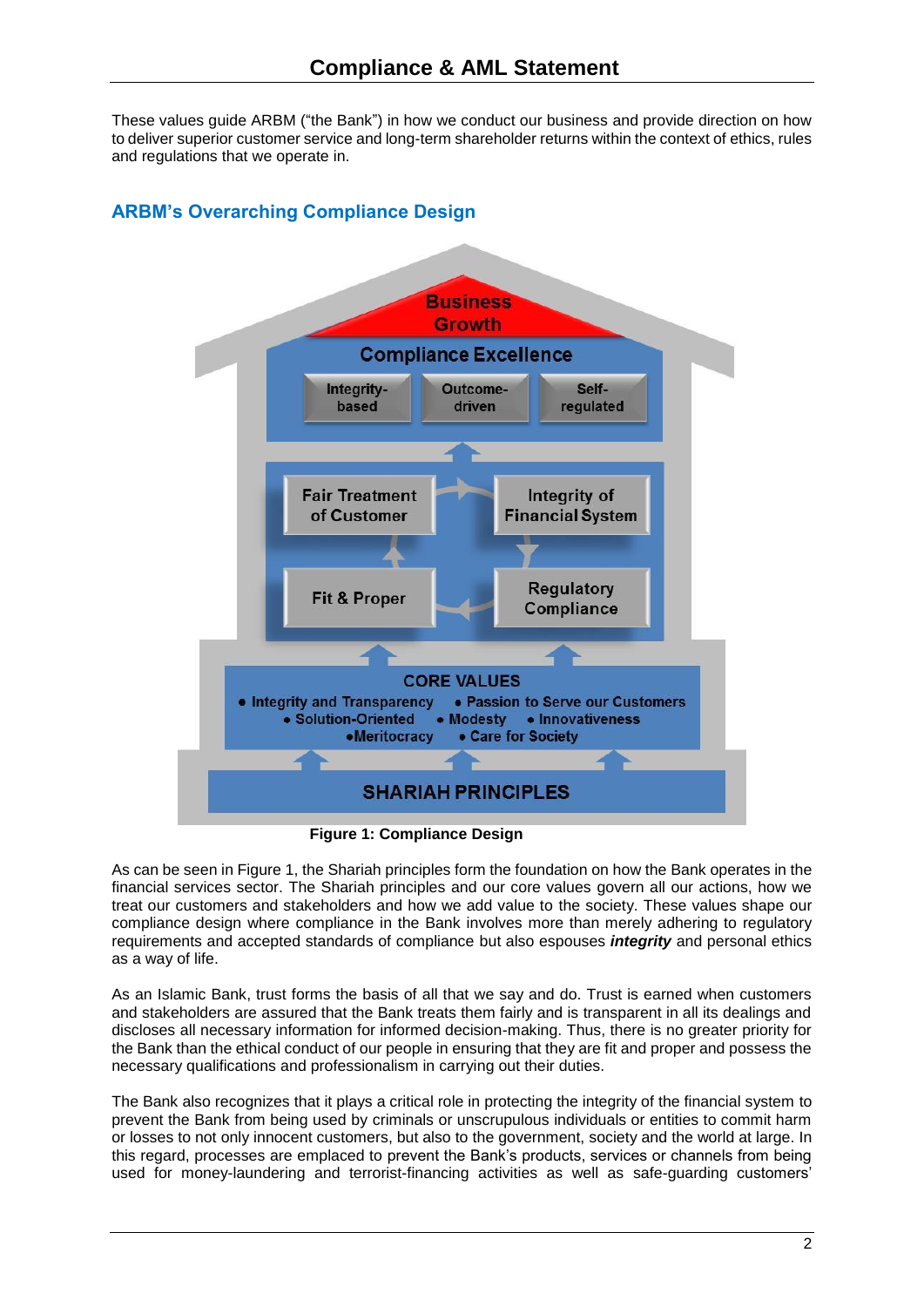personal information and banking data. Control measures are also emplaced to identify, assess, mitigate, monitor and report such risks. They include conducting due diligence on all staff, including the board of directors, customers, vendors and third parties before the Bank accepts and on-boards the relationship as well as ensuring all staff understand their obligations through effective training and awareness programmes.

The Bank acknowledges that building a culture of compliance excellence means that each and every individual staff and representative of the Bank is accountable for his own activities, including seeking to understand the compliance requirements within his job scope, *self-regulating* his activities to ensure compliance and maintaining ethical principles and behaviour. It is more concerned with results and effects and not so much on processes and inputs. In doing so, the focus becomes *outcome-driven***.** The shift is from internal to external i.e. compliance is about being in line with the spirit and intended outcome for customers, potential customers and the society at large and not managing the business only to the letter or gaming the rules.

The Bank regularly reaffirms the rules and principles it lives by as it is cognizant that business and moral ethics are the result of deliberate and sustained efforts and this can only be achieved by continuously considering the consequences of our decisions and actions and striving for compliance excellence. Only through compliance excellence can we create a sustainable and secure banking future that brings about positive and lasting change; placing value on people as well as profit for business growth and long-term sustainability of the Bank.

## **ARBM's Compliance Programme**

Compliance at the Bank is a comprehensive and multifaceted programme and is part of the overall corporate governance and integrated risk management process of ARBM. It comprises the following areas:

- Compliance Programme
- AML Compliance Programme
- Anti-Bribery and Anti-Corruption Programme
- Due Diligence on Employees/Associated Parties
- Data Protection
- FATCA
- Common Reporting Standards (CRS)
- Working with Regulators
- Record-Keeping
- Non-Compliance Reporting
- Staff Awareness and Training

The Bank's Compliance Programme ensures that we comply with all applicable laws, rules and regulations mandated by the governments of Malaysia and the Kingdom of Saudi Arabia as well as other relevant international standards and/or recommendations.

In line with the best practices principles expounded in the *BIS Guidelines on Compliance and the Compliance Function in Banks* and *BNM's Policy on Compliance*, the Compliance Function of ARBM is an independent function. It is headed by the Chief Compliance Officer (CCO) who is responsible to implement the board-approved Compliance Programme, in an effective manner. The CCO has independent functional reporting to the Board Risk Management and Compliance Committee and Chief Compliance Officer of Compliance Group in Head Office and administrative reporting to the CEO.

The Compliance Risk Management Framework and Policy provides the foundation with which the Compliance Programme is implemented. It details the structure, policies, roles and responsibilities and processes for compliance risk management across the Bank. Other policies/processes that are emplaced to support the Compliance Programme include the following:

- Corporate Governance Policy
- Code of Conduct
- AML/CFT Policy
- Sanctions Policy
- Anti-Bribery and Anti-Corruption Policy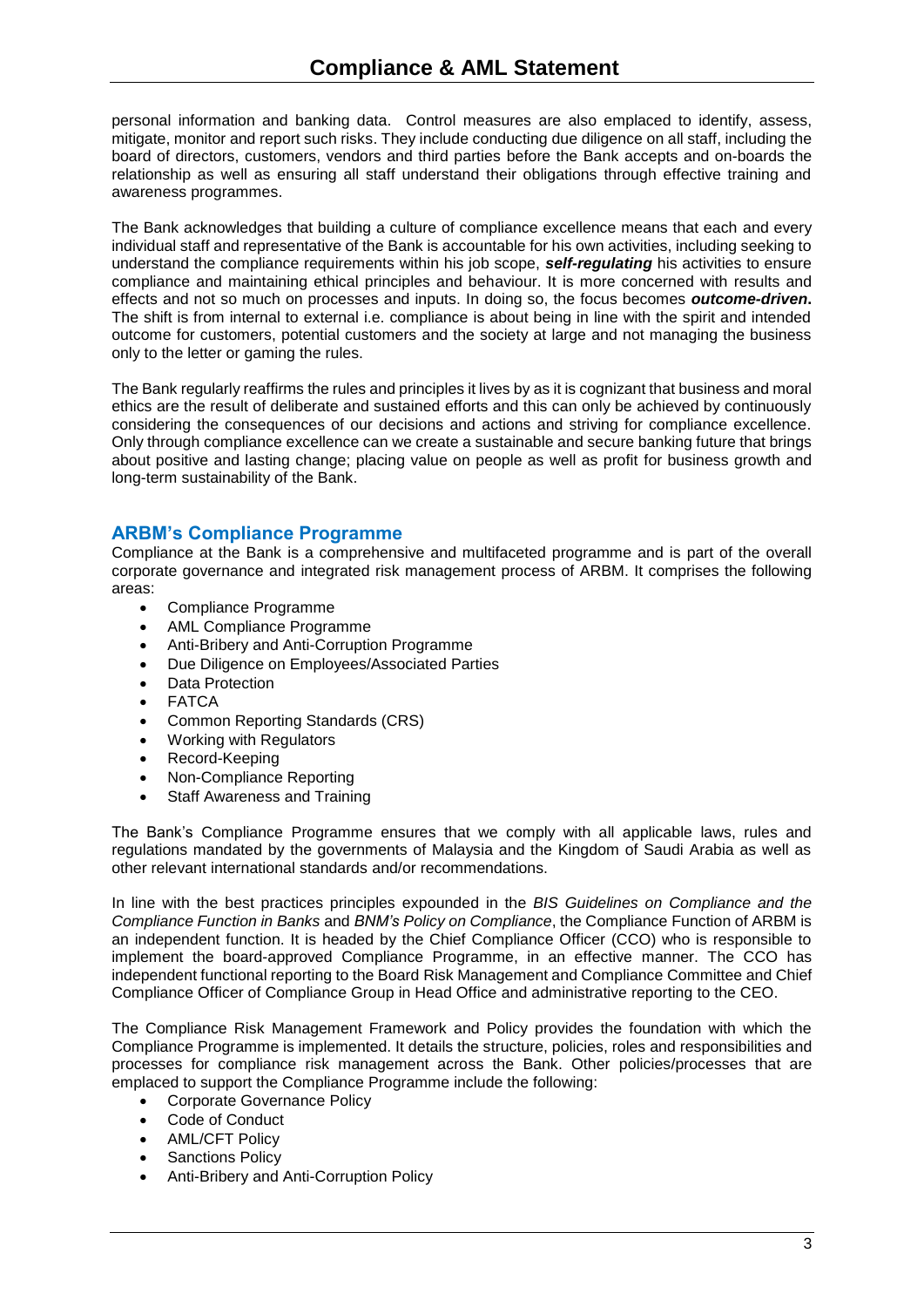- Whistle Blower Policy
- Personal Data Protection Policy
- Information Security Policy
- Operational Risk Management Policy

The relevant policies are reviewed every two years, or as and when necessary, to ensure that they are updated to reflect the most current local laws and regulations as well as international best practices to be adopted by the Bank. Amendments to the policies are reviewed and endorsed by the Executive Risk Management Committee and Board Risk Management and Compliance Committee prior to submission to the Board for the approval.

The Compliance Programme adopts *ISO 19600: Compliance Management System Guideline* to manage compliance risks. The process involves the identification of compliance obligations and thereafter assessment, mitigation, monitoring, reporting of the compliance risk.

The approach the Bank has taken to manage compliance risk is by adopting the *three lines of defence* concept i.e. in the first line of defence, the businesses own, manage and supervise their day-to-day compliance risks of their businesses while the second line of defence comprises the control functions i.e. Compliance, Risk and Legal providing oversight. Internal Audit provides independent assessment and assurance as the third line of defence. The bank adopts *risk-based approach* to manage its compliance risks across all businesses and functional areas to ensure that compliance activities are focussed on the key compliance risks that the Bank may face.

### **ARBM's AML Compliance Programme**

In our pursuit to constantly be a leading Islamic bank with strong Shariah principles, we subscribe to the objective of upholding the integrity of the Bank, the business community that we interact with and more importantly the financial system. The Bank pays serious attention to the welfare of all the key stakeholders. These principles are deeply rooted in our AML/CFT compliance programme. The leading areas covered in the programme can be segmented as depicted in Figure 2 below:

| <b>ARBM'S AML Compliance Programme</b>             |                                                                                                                                                                                                                                                                                                                                                                                |                                                                                                                                                                                                                                                                                                                                                                                                                                                                                                                                                                                                                                                                                                                                                                                                                                                                                                                                                                                                                                                                                                                                       |                                                                                                                                                                                                                                                                                                                                                                                                                       |
|----------------------------------------------------|--------------------------------------------------------------------------------------------------------------------------------------------------------------------------------------------------------------------------------------------------------------------------------------------------------------------------------------------------------------------------------|---------------------------------------------------------------------------------------------------------------------------------------------------------------------------------------------------------------------------------------------------------------------------------------------------------------------------------------------------------------------------------------------------------------------------------------------------------------------------------------------------------------------------------------------------------------------------------------------------------------------------------------------------------------------------------------------------------------------------------------------------------------------------------------------------------------------------------------------------------------------------------------------------------------------------------------------------------------------------------------------------------------------------------------------------------------------------------------------------------------------------------------|-----------------------------------------------------------------------------------------------------------------------------------------------------------------------------------------------------------------------------------------------------------------------------------------------------------------------------------------------------------------------------------------------------------------------|
| <b>Strategic</b><br>Approach                       | <b>Components of Due</b><br><b>Diligence</b>                                                                                                                                                                                                                                                                                                                                   | <b>Process</b>                                                                                                                                                                                                                                                                                                                                                                                                                                                                                                                                                                                                                                                                                                                                                                                                                                                                                                                                                                                                                                                                                                                        | Outcome                                                                                                                                                                                                                                                                                                                                                                                                               |
| <b>Risk Assessment</b><br>& Risk Based<br>Approach | CDD & EDD<br>Onboarding /<br>Account opening<br>Unit<br><b>Credit financing</b><br>٠<br><b>CDD - Transactions</b><br><b>Domestic</b><br>Unit<br>Cross border<br>Transaction<br>AML.<br>monitoring &<br>On-going due<br>diligence<br>$CDD$ , $EDD$ &<br>monitoring<br><b>AML</b><br>Correspondent<br>٠<br><b>Banks</b><br>Employees<br>٠<br>Vendors<br>٠<br>Counterparties<br>٠ | Profiling of new and existing customers.<br>Customer<br>employees, correspondent banks,<br>Acceptance<br>vendors, counterparties as well as<br>beneficial owners<br>Sanctions screening of listed<br>individuals, entities, high risk countries,<br>vessels, ports, Politically Exposed<br>Persons etc. using:<br>Third party databases covering<br>Sanctions list of UN, US OFAC, EU,<br>Central<br>HMT, Kingdom of Saudi Arabia,<br>Screening<br>Malaysia etc<br>Internal negative list<br>Check the source and purpose<br>Establish veracity of documents &<br>information obtained<br>Senior Management approval obtained<br>to enter into new relationship or<br>continue/exit_relationship<br>High risk customer tagging and on-<br>Compliance<br><b>Department</b><br>going monitoring<br>Regulatory reporting of STR & CTR<br>Record keeping of due diligence<br>conducted<br>Update internal negative database<br>Strengthen measures & controls<br>Apprise Senior Management & Board<br>Independent Assessment by Auditors<br>Compliance.<br>FI & Other<br>Conduct continuous training &<br><b>Departments</b><br>awareness | <b>Meets</b><br>٠<br>international<br>best practices &<br>local regulatory<br>requirements<br><b>Fulfills</b><br>٠<br>obligations for<br>correspondent<br>banking<br>relationship<br><b>Assist to</b><br>٠<br>safequard the<br>integrity of the<br>financial system<br>Protect the<br>٠<br>bank's<br>reputation as a<br>leading Islamic<br>Financial<br>Institution<br>Inculcate strong<br>٠<br>compliance<br>culture |

**Figure 2: Architecture of AML/CFT Compliance**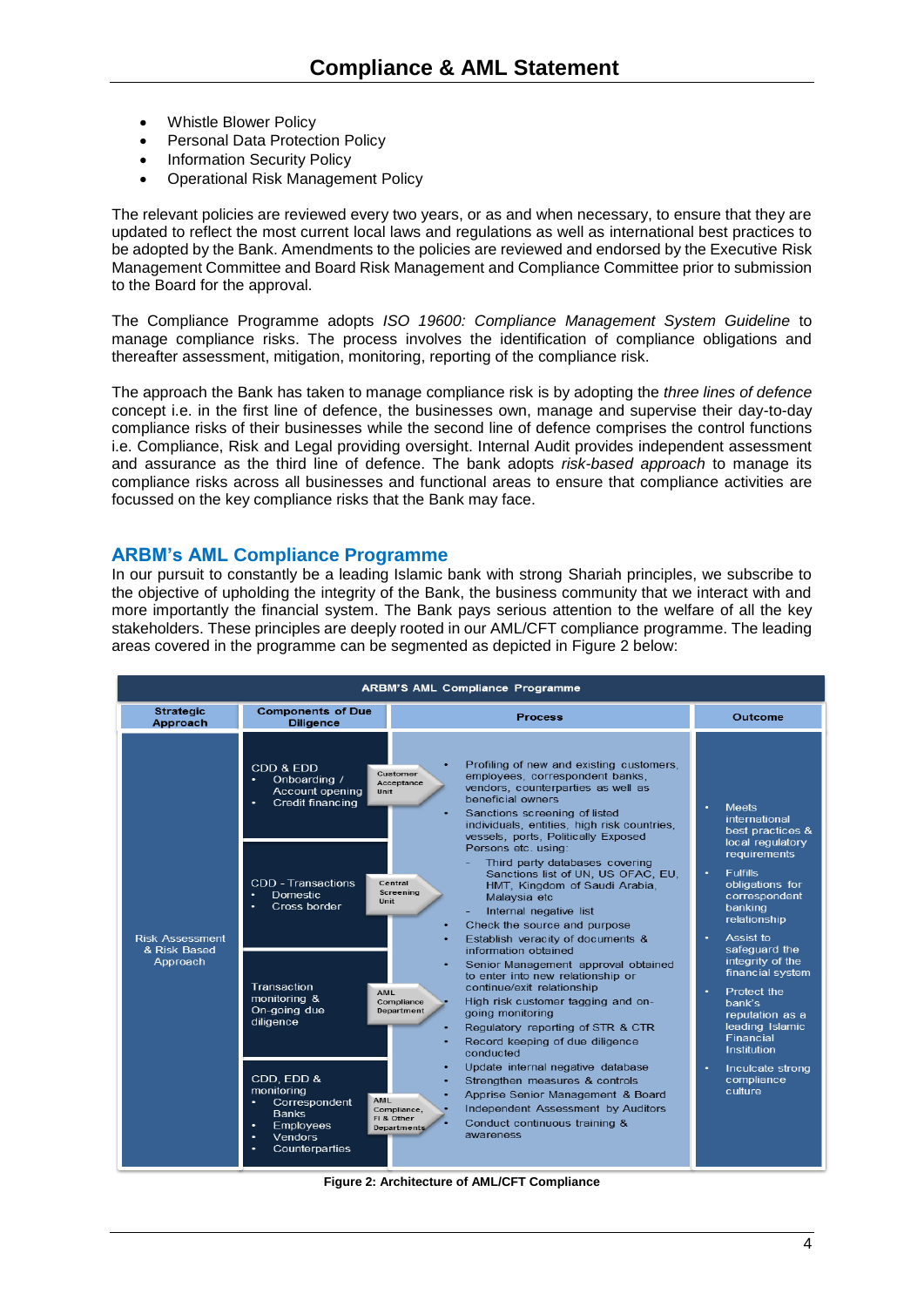**Risk-based approach (RBA)** in Figure 2 and 3 is adopted by the Bank as a continuous process to determine the necessary actions that are required to be taken to deter and detect the use of its branches, products, services and delivery channels for money-laundering, terrorist-financing and other illegal purposes. RBA is conducted on a continuous basis taking into account evolving global and local, social, economic and political environment. Where possible, the bank uses IT automation for robust scrutiny.



**Figure 3: RBA - Three-Step Process**

**Customer Acceptance Unit (CAU)** carries out due diligence on new and existing customers having accounts at the Bank for all financial services such as deposit accounts, credit facilities, remittances, foreign exchange transactions, safe deposit boxes, etc. The coverage extends to beneficial owners, authorized signers, holders of powers of attorney, directors, trustees and partners and persons conducting transactions. The bank does not entertain or deal with walk-in customers. All high risk customers and beneficial owners are subject to Enhanced Due Diligence (EDD). Thereafter, approval must be obtained from Senior Management and where relevant, the Chief Compliance Officer (CCO) before establishing business relationship or continuing relationship for existing high-risk customers. The Bank does not deal with individuals/entities with anonymous, fictitious, false or incorrect names or deal with those in countries prohibited or have any business relations with shell banks or those under any other sanctions. In addition, the bank does not allow non-face-to-face banking relationships.

The CAU interfaces with the Business/Support Units to obtain a range of information from the customer and where applicable, verify the information independently through the use of reliable data providers or source documents as a mandatory part of the Customer Due Diligence (CDD)/Know Your Customer (KYC) process.

**Central Screening Unit** (CSU**)** looks at all customers' inward and outward cross-border payments regardless of amount. This function is fully supported by an automated system to detect transactions through real time screening. Payments will be released only after adequate review and authorization by CSU.

**AML Compliance Department** has a dedicated team that investigates anomalies in customers or their transactions triggered via the Transactions Monitoring System developed by third party vendor. For customers that are identified as suspicious, Suspicious Transactions Report (STR) is reported to the Financial Intelligence and Enforcement Department (FIED) in Central Bank of Malaysia. In addition, the team also reviews internally submitted STRs by branches or departments before submission to FIED. On an on-going basis, customer profiles are reviewed and updated periodically and the frequency of review is determined based on the customer's risk rating.

**Human Resource, Financial Institutions & Other Departments** works with AML Compliance Department in emplacing measures and processes to carry-out CDD & EDD on employees, correspondent banks, vendors and counter parties.

**The AML/CFT Policy** is approved by the Board of Directors (BOD) and clearly states the roles and responsibilities of everyone in the Bank. The key pillars contained in the policy are depicted in Figure 4 below: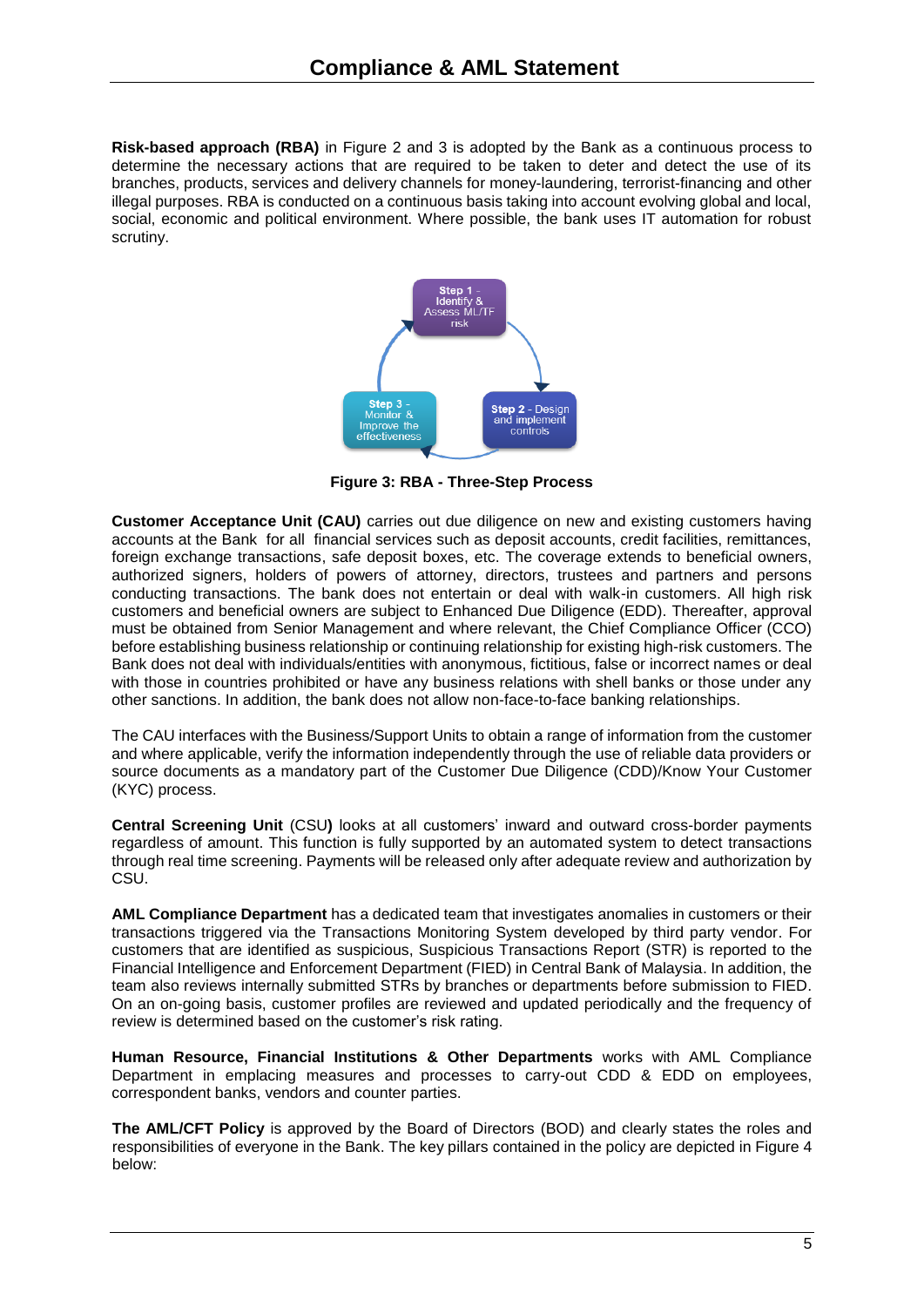

**Figure 4: Key Pillars of AML/CFT Policy**

**Board & Senior Management Oversight** sets the tone from the top. The AML Compliance Department through periodical compliance reports updates the Senior Management, the Board of Directors (BOD) and related BOD committees on the latest AML/CFT requirements and the effectiveness of implementation at ARBM.

**Policy requirements and procedures** outlines the non-negotiable processes the Business/Support Units are required to comply with which include KYC Requirements such as CDD and EDD, Know Your Employees (KYE) and Know Your Vendor (KYV) and monitoring and reporting of STR on suspicious customers. Where relevant no relationship will be established or relationship will be exited. Records are kept for at least 10 years or any other extended duration as imposed by the regulators while documents initiated from or to the client are kept on a permanent basis.

**Management Information System (MIS)** initiatives are undertaken to ensure internal controls are strong and segregation of duties are emplaced. The Bank has invested heavily on integration and automation for screening and transaction monitoring to meet the Bank's aspiration to achieve compliance excellence.

**Independent assessment** by Internal Auditors is a regular and scheduled activity. They submit an annual report to the BOD through Board Audit Committee on the outcome of their assessment and thereafter submit the report that was tabled to the BOD to FIED.

**Training and awareness** is a core part of setting our compliance culture. Classroom and E-Learning platform are used to deliver the messages to all staff. All new recruits are given AML training during Induction Programme to ensure that they are aware of their AML responsibilities onset. In addition, annual AML trainings are conducted for all staff to reiterate on ML/TF newer trends and modus operandi and prompt them on the obligation of STR reporting. The preservation of confidentiality is also emphasized during these trainings.

## **ARBM's Anti-Bribery and Anti-Corruption Programme**

The Bank takes a zero tolerance approach to bribery and corruption and as such, prohibits bribery in any form, whether direct or indirect.

Our employees and third parties representing the Bank are prohibited from receiving, accepting, offering, paying or authorizing any bribe or any other form of corruption. They shall avoid any conduct that creates even the appearance of improper activity or conduct. Specific guidance on gift and business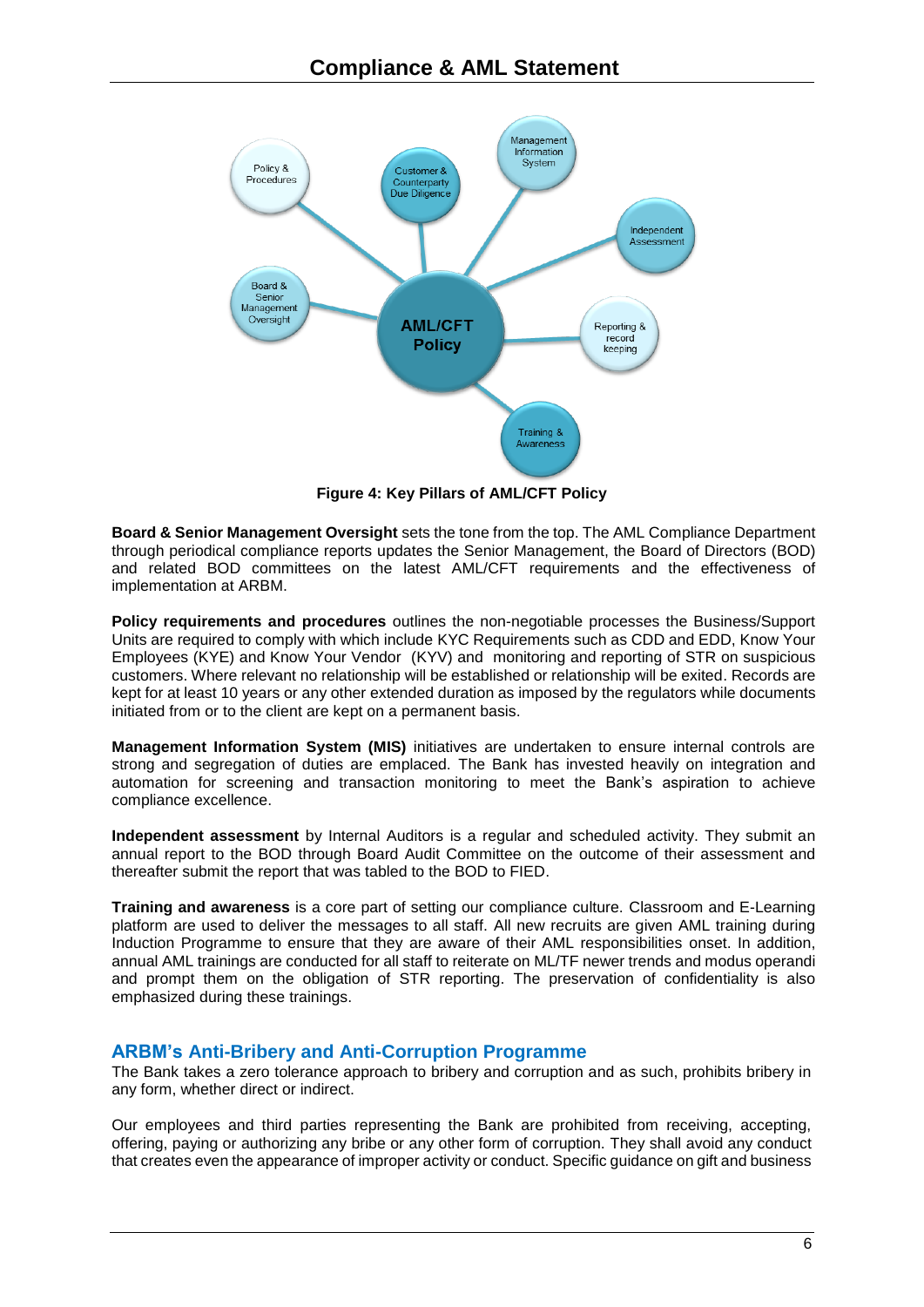entertainment, charitable donation and sponsorship and procurement/sourcing is detailed in the Bank's Anti-Bribery and Anti-Corruption (ABC) Policy.

It is the responsibility of all concerned to promptly report anyone who is suspected to be, or is engaged in conduct that is prohibited by the ABC Policy directly to the Chief Compliance Officer or through our whistle-blowing channel.

### **Due Diligence on Employees/Associated Parties**

The Bank requires due diligence to be conducted for all existing and prospective employees, vendors or third parties that the Bank deals or intends to deal with. Business areas that are assessed as posing greater compliance risks for the Bank will be accorded greater or more granular scrutiny. Since the opportunity for irregular activity can occur anytime throughout the lifecycle of the employee, customer or associated party, on-going due diligence (ODD) is conducted and applied to all individuals, corporations including ultimate beneficial owners or the controlling parties.

#### **Know-Your-Employee (KYE)**

The Bank implemented KYE processes to ensure that we deal with employees who are fit and proper as they play a role in safeguarding the integrity of the financial system in line with regulatory expectations.

#### **Know-Your-Vendors (KYV)**

The Bank conducts KYV processes to ensure that vendors or third parties have the appropriate integrity and professionalism to represent the Bank in its activities. Due diligence is conducted on them on an annual basis and before relationships begins. To ensure outsourced vendors and associated parties uphold the standards of the Bank, clauses pertaining to good governance practices in particular compliance with all regulatory requirements and the Bank's internal policies are built into the service level agreements. Correspondent banking relationship can only be opened after requisite due diligence have been conducted and the establishment of such relationships require the approval of the CEO and CCO.

#### **New and/or Variation of Products and Services**

New and/or variation of products and services including delivery channels are evaluated for compliance and AML risks and must be signed off by the CCO before they can be introduced.

### **Data Protection**

The principles of data protection of fair use, notice and choice, disclosure, security, retention, data integrity and access are operationalized in the Bank's day-to-day procedures. All staff are aware that they are not allowed to disclose customer information to any third party(ies) without prior consent of the customer in accordance with the Bank's Personal Data Protection Policy, except to the law enforcement authorities as permitted by the relevant laws.

The Bank discloses how it collects and processes personal data in our website and provides avenues to customers to access their data for correction if so required. Customer's consent is obtained before the Bank disseminates any marketing information to customers and the Bank also has in place monitoring mechanisms to mitigate data loss and theft. The requirements to respect the privacy of customer's information are embedded in the Bank's Code of Conduct and this requirement is reiterated in various training programmes including Induction and AML training courses.

### **FATCA**

The Bank is committed to complying with the reporting requirements and timeline imposed by the US Treasury for reporting of FATCA.

The Bank has registered itself as a Registered Deemed Compliant Foreign Financial Institution (RDCFFI) and has communicated our Global Intermediary Identification Number (GIIN) to all correspondent banks. Initiatives are underway to ensure we collect and submit the necessary data for submission by the required timeline.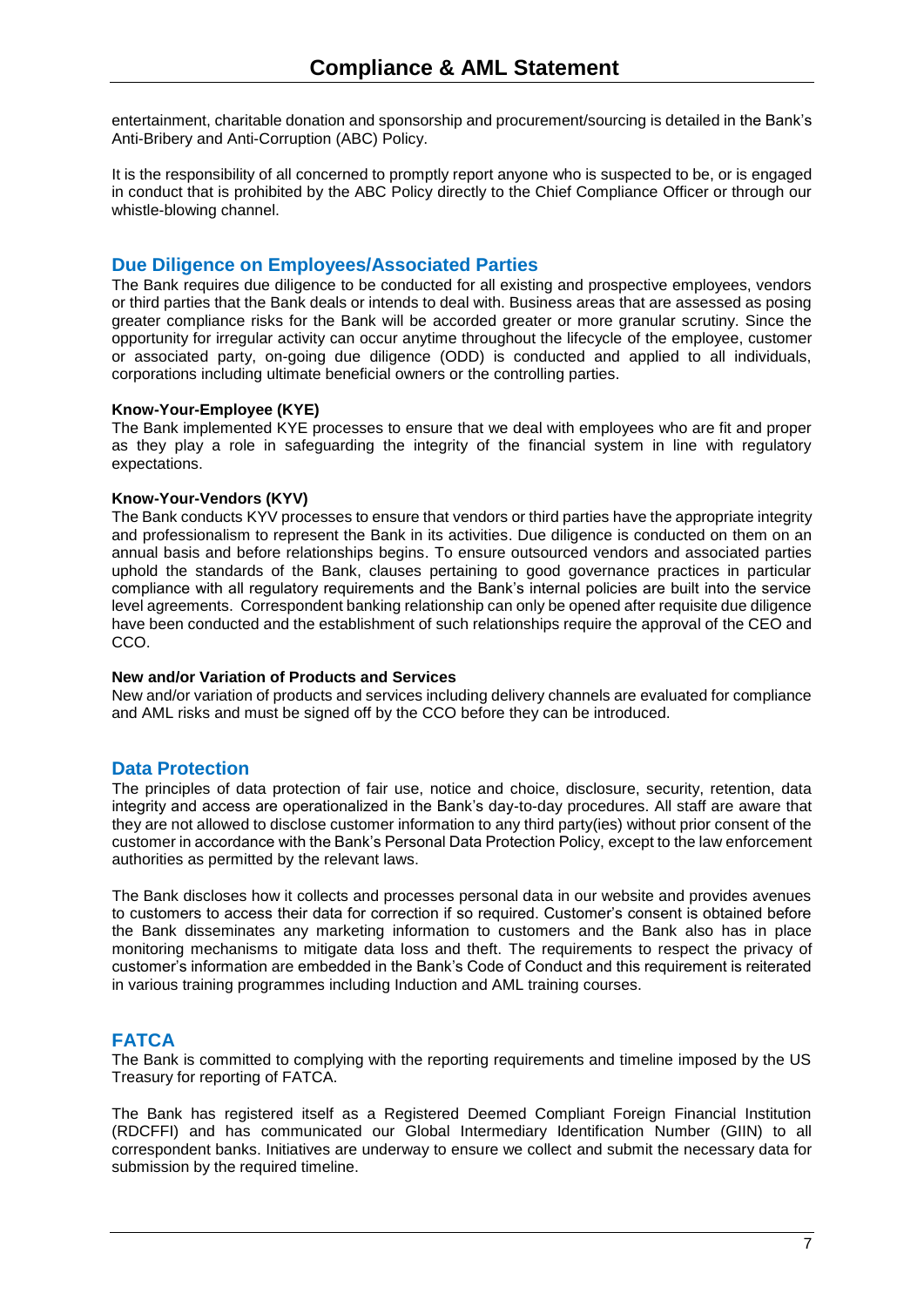### **Common Reporting Standards (CRS)**

CRS is an initiative that involves governments obtaining information from their financial institutions and exchanging data automatically with other nations. As Malaysia has signed up to the OECD's CRS, the Bank is committed to comply with the requirements.

The Bank shall keep abreast with the new regulations and the reporting dates pertaining to CRS. The Bank is reviewing the Bank's on-boarding processes and shall invest in upgrades of systems and processes as necessary to meet the additional reporting requirements and responsibilities.

#### **Working with Regulators**

The Bank cooperates fully with regulatory and law enforcement authorities or financial institutions in criminal investigations, prosecutions, and forfeiture actions in particular in relation to money laundering or other criminal activities.

The bank has procedures in place pertaining to responding to and initiating information sharing requests. These procedures ensure that requests for information from regulatory authorities or other financial institutions are addressed in a timely manner and in accordance with applicable laws, rules, and regulations.

### **Record-keeping**

Customer information records are properly documented and maintained centrally in the Bank. Control procedures are in place for the safe-keeping, archival and retrieval. The Bank has a retention policy for the maintenance and retention of specific records associated with customers' accounts. Where regulatory requirements between the home-host countries differ, ARBM adopts the stricter of the two.

#### **Non-compliance**

The Bank recognizes that enforcement actions can be taken by regulators against any staff of the Bank including its directors, officers and employees for any non-compliance with any provision as stipulated in the relevant laws and guidelines. As such, the Bank views such non-compliance incidences seriously and will initiate disciplinary action against any staff for failing to comply with the regulatory requirements and the Bank's internal policies and procedures.

The Bank has an incident reporting process whereby any incidences of non-compliance are reported. All reported incidences are duly investigated and appropriate disciplinary actions are taken on any staff found to have breached laws, regulations and internal policies and procedures.

The Bank also has in place a whistle blowing process to enable employees to make disclosures about suspected or actual wrongdoings anonymously without fear of reprisal. All complaints will be investigated in accordance with the Bank's process and confidentiality shall be maintained at all times.

#### **Staff training and awareness**

All employees receive training as appropriate for his/her job function, at the time of employment and on a regular basis. The training is designed to provide staff with a greater understanding of regulatory requirements, money laundering and terrorism financing and their role in its prevention (e.g. monitoring customer transactions). Apart from the above, emphasis is also given to personal conduct and responsible selling and financing to achieve fair outcomes for customers.

All new hires are required to sign the Professional Integrity Statement (PIS) which declares that he/she will conduct him/herself with the honesty and integrity and shall comply with all applicable laws, banking standards and that it is his/her duty to stay alert to the risk of fraud and money-laundering and to report actual or suspected incidences of fraud or irregularities immediately. They also have to undergo mandatory induction courses whereby key aspects of the PIS are explained and clarified.